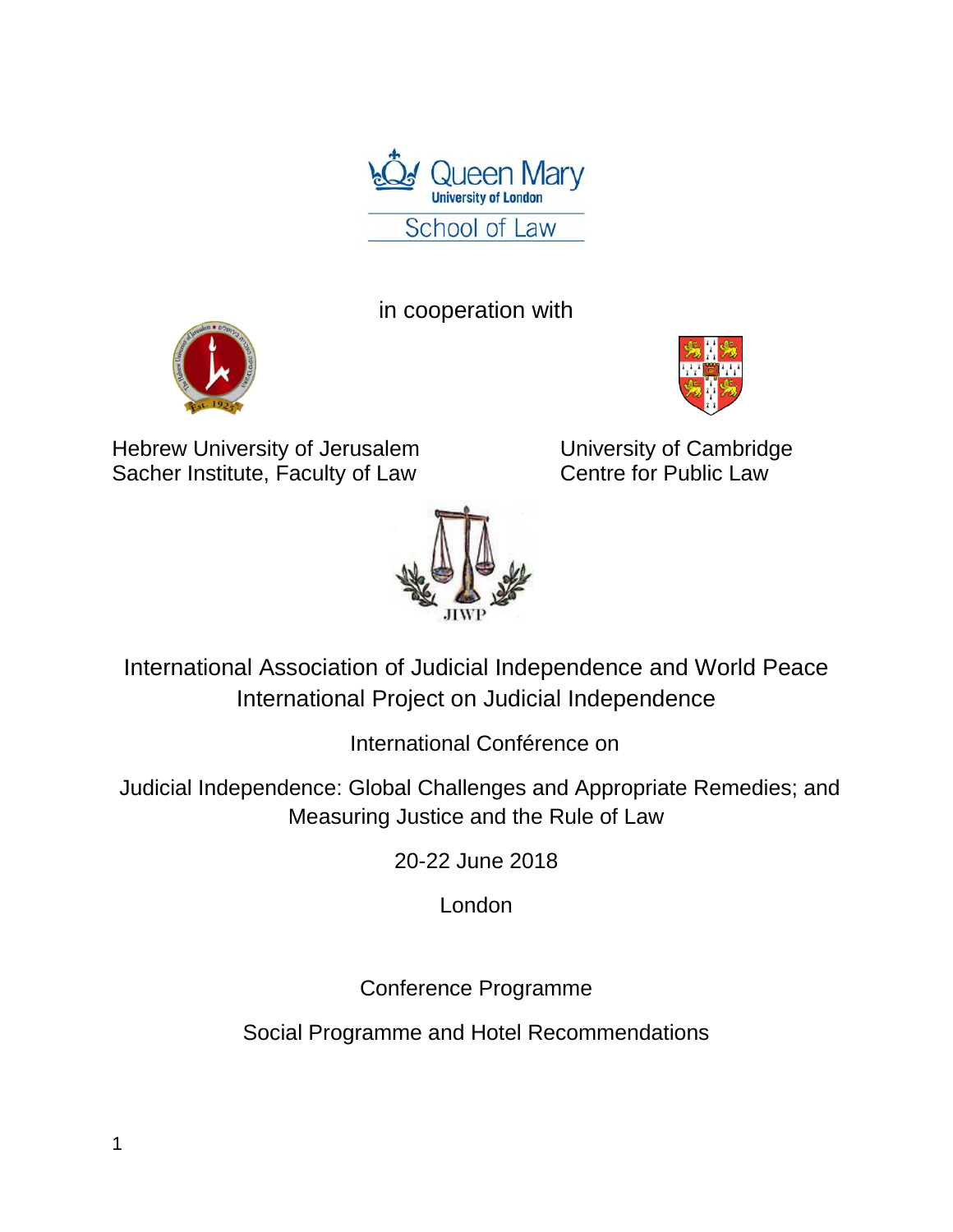#### Dear All

It is our pleasure to attach the details of the 2018 International Conference on Judicial Independence including the Conference Programme, Social Programme and Hotel Recommendations .

Please advise Jessica McFarlane the Conference Coordinator, of any special dietary needs.

Looking forward to meeting you again in London.

Warmest Regards,

Co-Chairs of the conference:

Professor Shimon Shetreet Professor Seán McConville President of JIWP E: s.mcconville@qmul.ac.uk Office: 972-2 5882534 Home: 972-2 5866444 Fax: 972-2 5864503 Cell: 972-544 777185 E: shimon.shetreet@mail.huji.ac.il shimon.shetreet@gmail.com

Hebrew University of Jerusalem Queen Mary University of London

#### **Contact details for Conference Coordinator**

Jessica McFarlane School of Law, Queen Mary University of London Mile End Road London E1 4NS

E: [j.mcfarlane@qmul.ac.uk](mailto:j.mcfarlane@qmul.ac.uk) T: +44 (0)20 7882 7039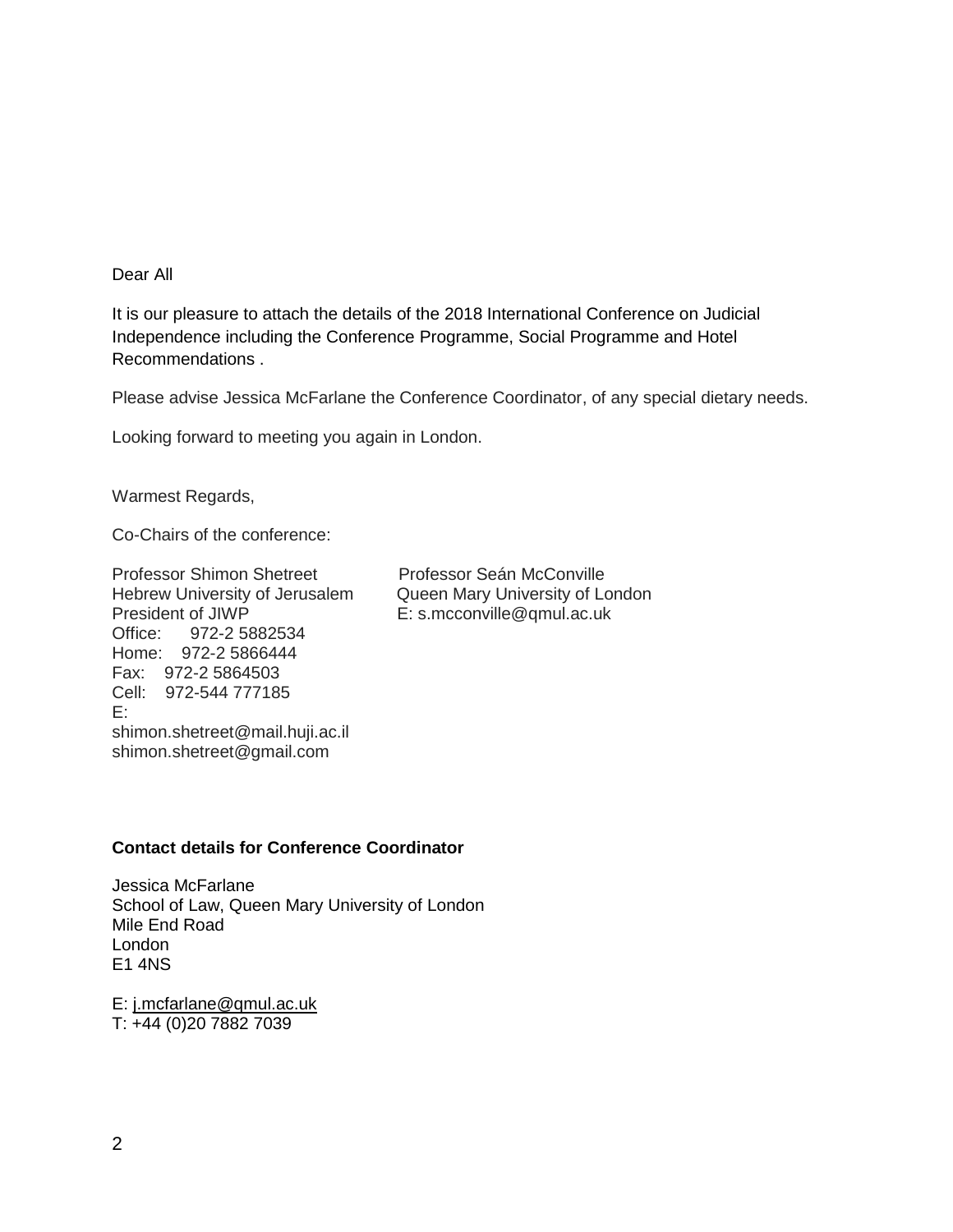# **Day 1 – Wednesday 20 June 2018**

#### **17:00 – 19:00 Registration and Arrival Drinks Reception in the Senior Common Room, Queen's Building, Queen Mary University of London**

We will start the conference programme with a short drinks reception. The Senior Common Room Lounge is located in Queen Mary University of London's Queen's Building, where wine, juices and light nibbles will be served before we depart for dinner. This will be an opportunity to meet other conference participants, and the conference organisers, and register for the conference.

**Location:** Queen's Building, Queen Mary campus on Mile End Road, London E1 4NS.

### **19:30 – 21:30 Informal dinner at The Coborn**

Within the pretty Victorian terraces on Coborn Road, between Mile End and Bow, this provides the classic British pub experience. The seasonal menu includes a variety of fresh, British plates. Craft beer, cocktails and wines from all around the world are always stocked in both the bar and restaurant. There will be a set menu for the evening, which will be circulated on Monday 11 June.

**Location:** 8 Coborn Road, Mile End, London, E3 2DA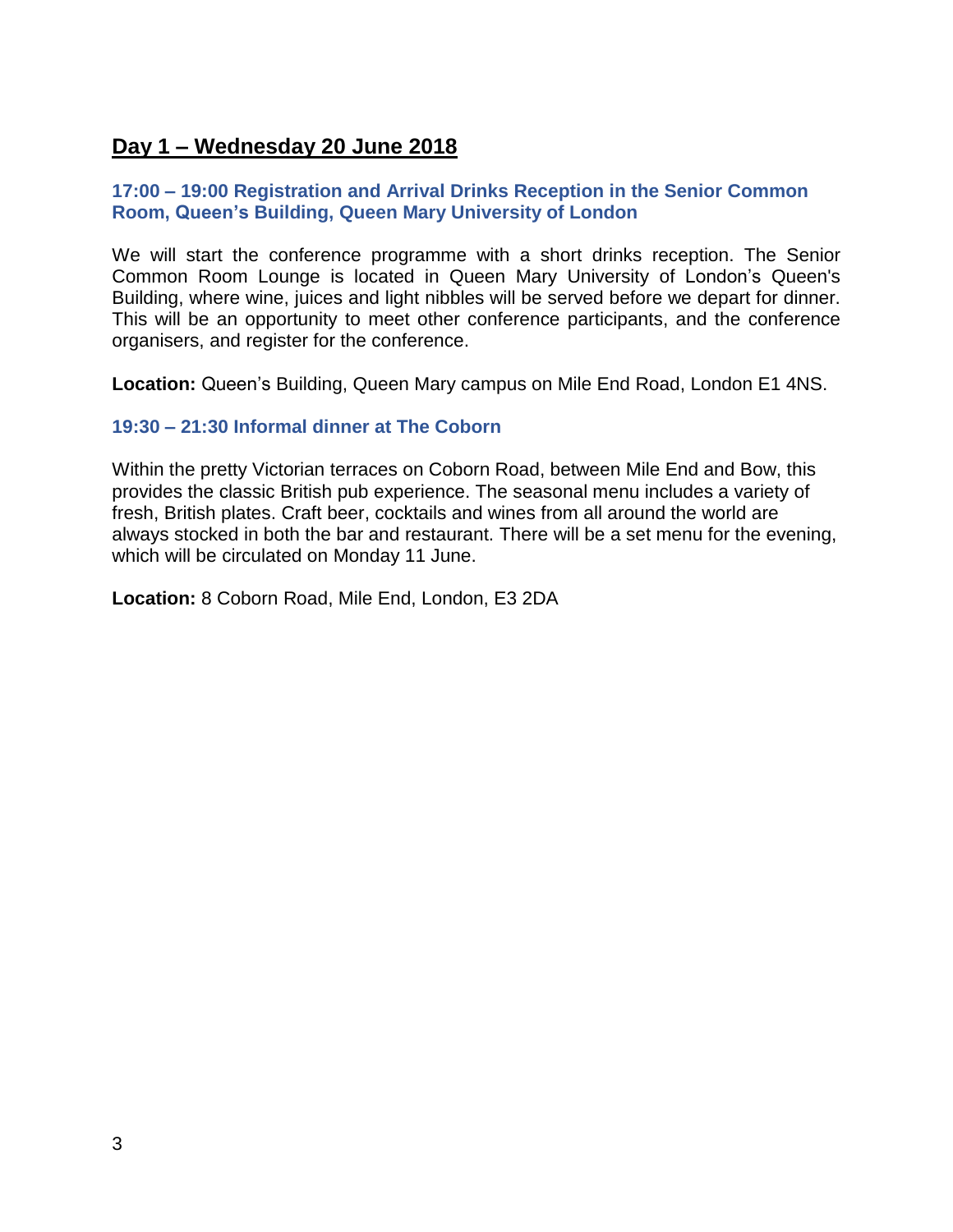# **Day 2 – Thursday 21 June 2018**

**Location of proceedings: Collette Bowe Room, Queens' Building, Queen Mary University of London**, **Mile End Road, London E1 4NT.**

## **9:00 – 9:30 Morning Coffee and Registration**

## **9:30 – 11:00 Opening Session**

**Chair**: **Professor Seán McConville**, Professor of Law and Public Policy Queen Mary University of London, co-chair of the conference.

## **Opening Remarks**

**Professor Shimon Shetreet** Hebrew University of Jerusalem, President of the International Association of Judicial Independence and World Peace, co-chair of the conference.

**Professor Seán McConville**, Professor of Law and Public Policy Queen Mary University of London, co-chair of the conference.

### **Introduction of Lord Thomas**

**Lord Pannick** QC, Blackstone Chamber and House of Lords

### **Keynote speech:**

**The Right Honourable Lord Thomas of Cwmgiedd,** Former Lord Chief Justice of England and Wales

## **11:00 – 11:30 Tea and Coffee Break**

#### **11:30 – 13:00 Session 2: Judicial Independence: Global Challenges and Appropriate Remedies**

## **Chair: Mr. Gian Andrea Danuser, Senior advocate, Zurich, General Secretary JIWP**

## **Speakers:**

- **Elwira Macierzynska,** Kozminski University, Warsaw**,** New Polish Supreme on "Court Act and Rule of Law".
- **Prof. Maimon Schwarzschild**, University of San Diego on "The Judicial Role in the US and the Political Question Doctrine".
- **Professor Sebastien Spinei**, Faculty of Law, LB University, Sibiu, Romania on "Aged clichés, Different Suburb., Justice in Romania: Crisis vs. Independence"
- **Professor Wayne McCormack,** Law School, University of Utah on **"**Challenges to Judicial Independence in the US".
- **Professor Seán McConville**, Professor of Law and Public Policy Queen Mary University of London on "Nationalisation of Criminal Justice and Sentencing".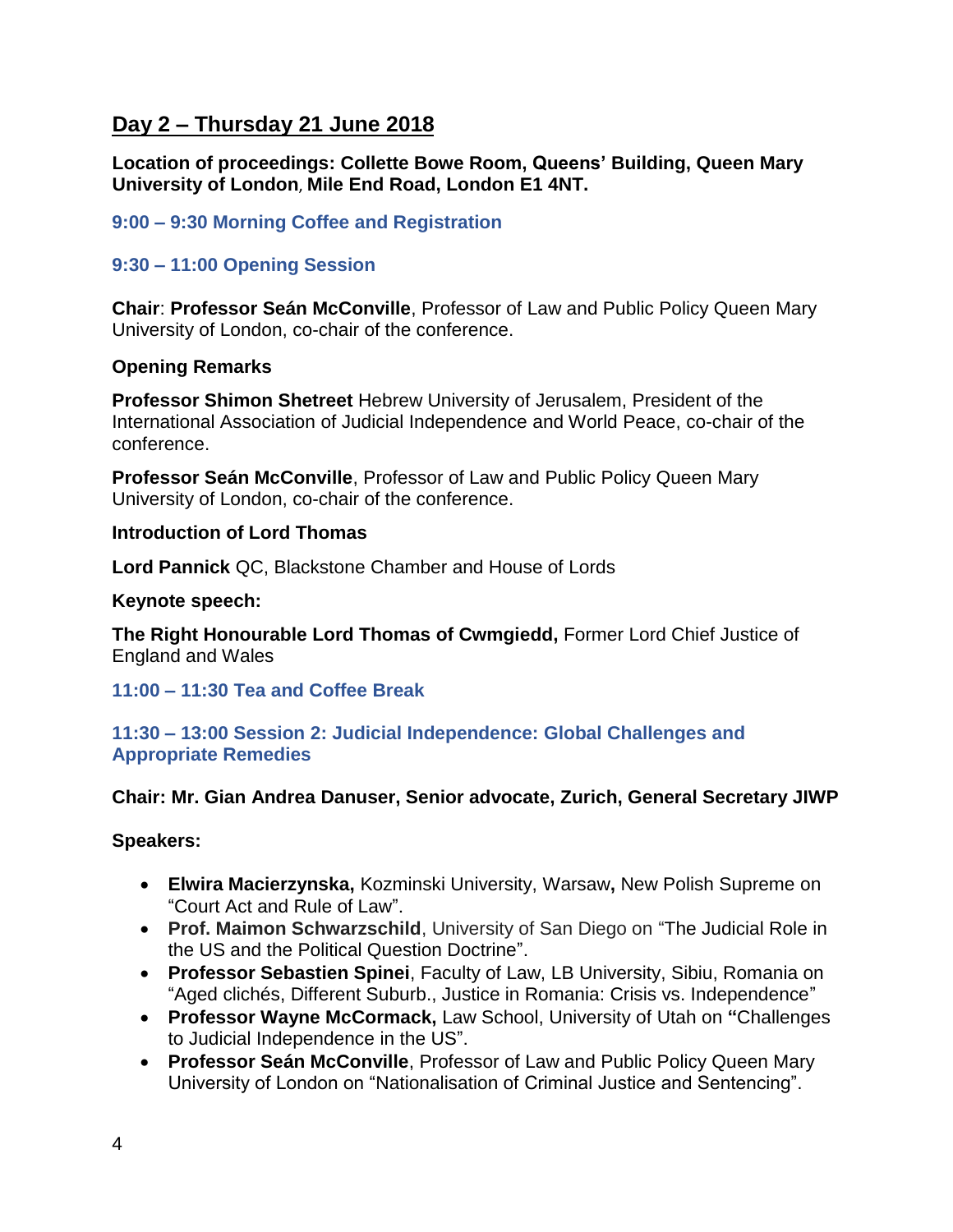**Prof Alexander Trunk,** University of Kiel on "Judicial Independence in Ukraine - A View from the Outside".

## **13:00– 14:00 Lunch**

## **14:00 – 15:30 Session 3: Measuring Justice and Rule of Law**

**Chair: Professor Anton Cooray,** School of Law, City University of London

### **Speakers:**

- **Professor Hiram Chodosh**, President Claremont McKenna College California (Topic TBC)
- **Jože Štrus, LL.M.**, Principal Advisor to the Director General on Consumers, European Commission (Topic TBC)
- **Professor Giuseppe Franco Ferrari**, University of Bocconi, Milan on "Supreme and Constitutional Courts and social rights in times of crisis".
- **Professor Daniela Piana,** University of Bologna on "OECD Debate on equal access to justice and legal needs measurement".
- **Professor Emmanuel Cartier**, Professor of Public and Constitutional Law, University of Lile on "Rule of Law: French pattern and its contradictions in the European context".
- **Professor Avrom Sherr,** University of London on "Too Few Judges?"

## **15:30 – 16:00 Tea and Coffee Break**

## **16:00 – 17:30 Session 4: Challenges of Justice**

## **Chair: Professor Christopher Forsyth** on Faculty of Law, University of Cambridge

Speakers:

- **Professor Neil H Andrews**, Faculty of Law, University of Cambridge (Topic TBC)
- **Professor Christoph Paulus,** Humboldt University Berlin on "Dealing With Governments Debts in International Tribunals".
- **Professor Fryderyk Zoll**, Jagellonian University and Osnabrück University on "The Contemporary Challenges of the Rule of Law in Poland".
- **Professor Wolfgang Wieshaider**, University of Vienna-European Jurisprudence on "Issues of Law and Religion"
- **Ksenyia Laputko,** Belarus State University on "Transformation of the understanding of judicial independence in Belarus in post-Communist Era".
- **Prof. Harry Wang**, University of Macau on "The Rule of Law in a Chinese Context: Instrumentalism and Selective Adaptation".

## **Discussants**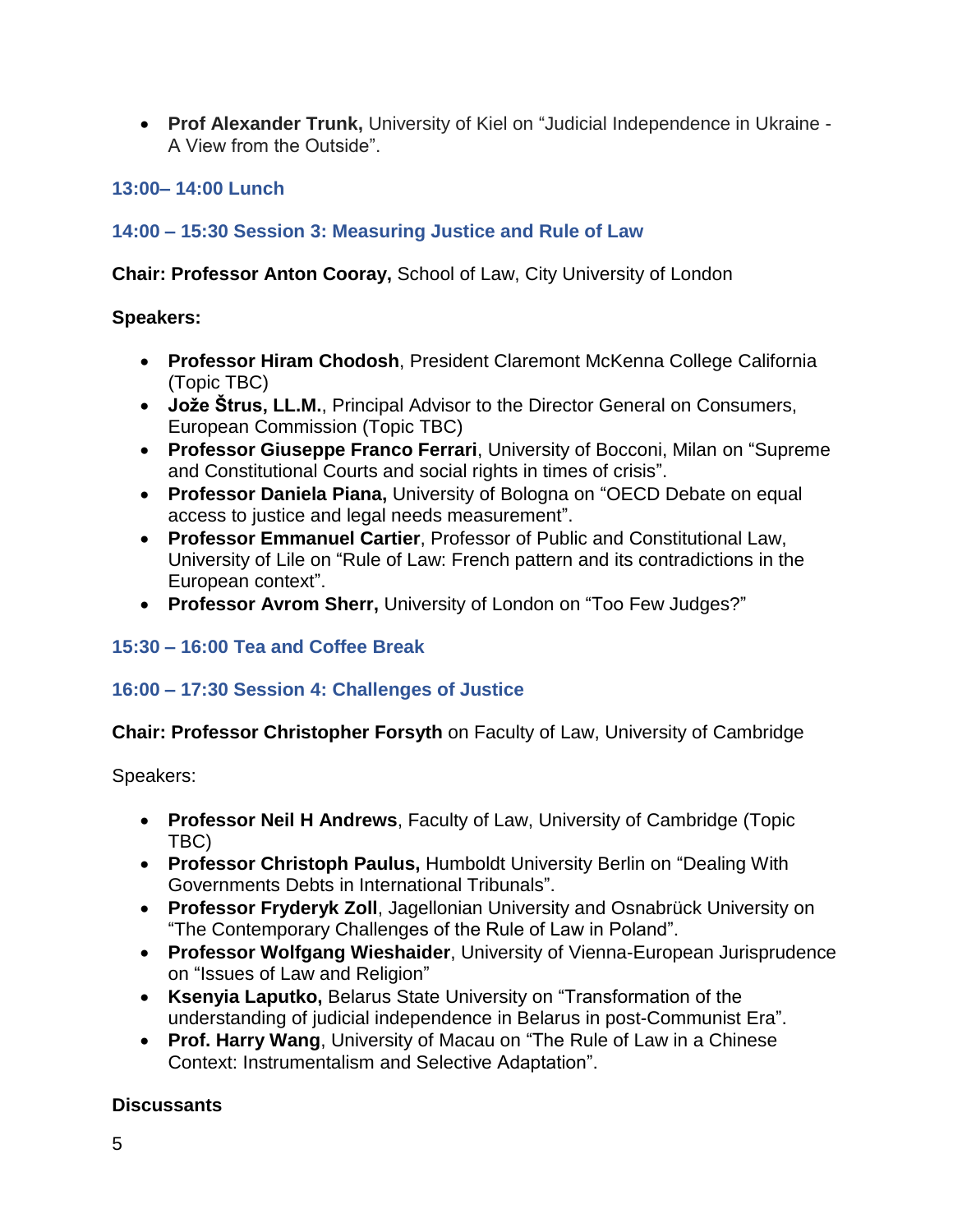## **Professor Walter Rechberger,** University of Vienna

#### **19:30 Formal Dinner at the Reform Club**

Conference participants are invited to a formal dinner at The Reform Club as guests of Professor McConville. This private members' club has a strictly enforced dress code, so please read the requirements in the note on the formal dinner.

If you would like to bring spouses along as a plus one there is limited availability at the discretion of the Club. Please contact the conference events manager, Jessica McFarlane at *[j.mcfarlane@qmul.ac.uk](mailto:j.mcfarlane@qmul.ac.uk)* by the strict deadline Monday 11 June 2018, should you require an extra place. It should be noted that you will be required to pay for your plus one's dinner by Pounds Sterling cheque or cash when you register for the conference. Unfortunately, we are unable to take credit cards.

## **Day 3 – Friday, 22 June 2018**

**Location: Room 601, Graduate Centre, Queen Mary University of London, Mile End Road, London E1 4NS.**

**9:30 – 11:00 Session 5: Contemporary Issues on Judicial Independence and the Rule of Law**

**Chair: Lord Collins**, Former Justice, UK Supreme Court

#### **Speakers:**

- **Sir Louis Blom-Cooper** QC on "Judges on and off the Bench".
- **Professor Shimon Shetreet** on "Assessing the Justice System: Value Issues and Practical and management Challenges in a Globalised World".
- **Dr. Sophie Turenne**, University of Cambridge on "The impact of the English Government's policy, 'Transforming our Justice System' on Judicial Independence".
- **Professor Dr. Thorsten Ingo Schmidt,** University of Potsdam on **"**Code of Conduct of the Justices of the German Federal Constitutional Court"
- **Professor Lord Norton,** University of Hull on "Parliament, the executive and the courts in the UK: a democratic dialogue?"

#### **11:00 – 11:30 Tea and Coffee Break**

**11:30 – 13:00 Concluding Session: Deliberation on Amendments on Mt. Scopus International Standards of Judicial Independence, and the Bologna Milano Global Code of Judicial Ethics**

**Chair: Mr. Eli Ben Tovim**, Senior Advocate, Jerusalem**.**

**Opening presentations**: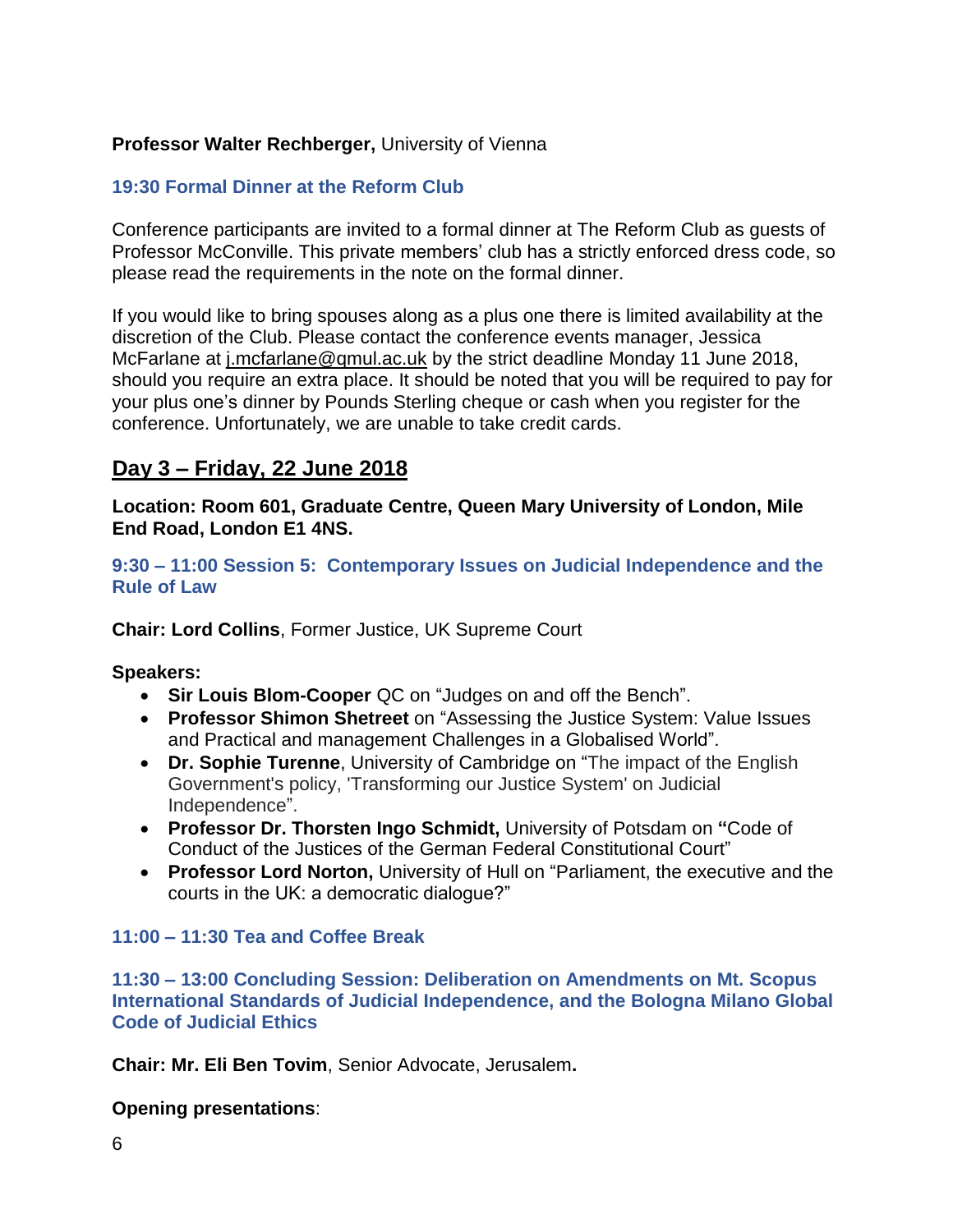- **Prof. Shimon Shetreet, President JIWP** (Topic TBC)
- **Professor Keith Uff, University of Birmingham** on "Update on Disciplining the Judiciary in England".
- **Dr. CY Das, Senior lawyer, Malaysia** on "Judicial Independence: The Challenges from Within (Case assignments, Promotions & Continuance of Tenure)".
- **Prof Mikhail Antonov, University of Saint Petersburg** on **"**Evaluating Judicial Independence in Russia".
- **Dr Wafik Moustafa, chairman British ARAB Network, London** on "Challenges of the Judiciary and Judicial independence in the Arab World".

#### **Planning the Next conferences Prof. Hiram Chodosh,** President Claremont McKenna College California **Mr. Mihai Chirica** – TBD

## **13:00 – 14:00 Lunch**

### **Departure or optional social event**

We will have an optional social event after the lunch on the second day of the conference. If you are interested in attending, please contact the conference events manager, Jessica McFarlane at [lawevents@qmul.ac.uk,](mailto:lawevents@qmul.ac.uk) who will be able to arrange this. The strict deadline for declarations of interest is strictly Monday 11 June 2018.

## **14:00 – 16:00 Visit to the Royal Courts of Justice**

The Royal Courts of Justice (London's High Court) located on London's Fleet Street. It houses, together with the Court of Appeal, one of the senior courts of England & Wales. It has three main divisions (The Queen's Bench Division, The Chancery Division and The Family Division) and hears appeals from the High Court and the Crown Court. It also used to accommodate the court of last resort and highest appellate court in the UK, until the Supreme Court (another interesting London courthouse) was established in 2009.

The building is reminiscent of a cathedral in both style and scale. Soaring arches and beautiful stained glass windows ornamented with the coats of arms of Lord Chancellors and Keepers of the Great Seal, combined with a mosaic marble floor leading to a maze of enchanting corridors to create a majestic setting for visitors.

## **Formal Dinner: Notes for guests**

#### About the Reform Club

The Reform Club was founded in 1836, in Pall Mall, in the centre of what is often called London's Clubland. The founders commissioned a leading architect of the day, Charles Barry (who inter alia was the architect of the rebuilt Houses of Parliament), to create an imposing and palatial clubhouse. It is as splendid today as when it opened in 1841. Membership was restricted to those who pledged support for the Great Reform Act of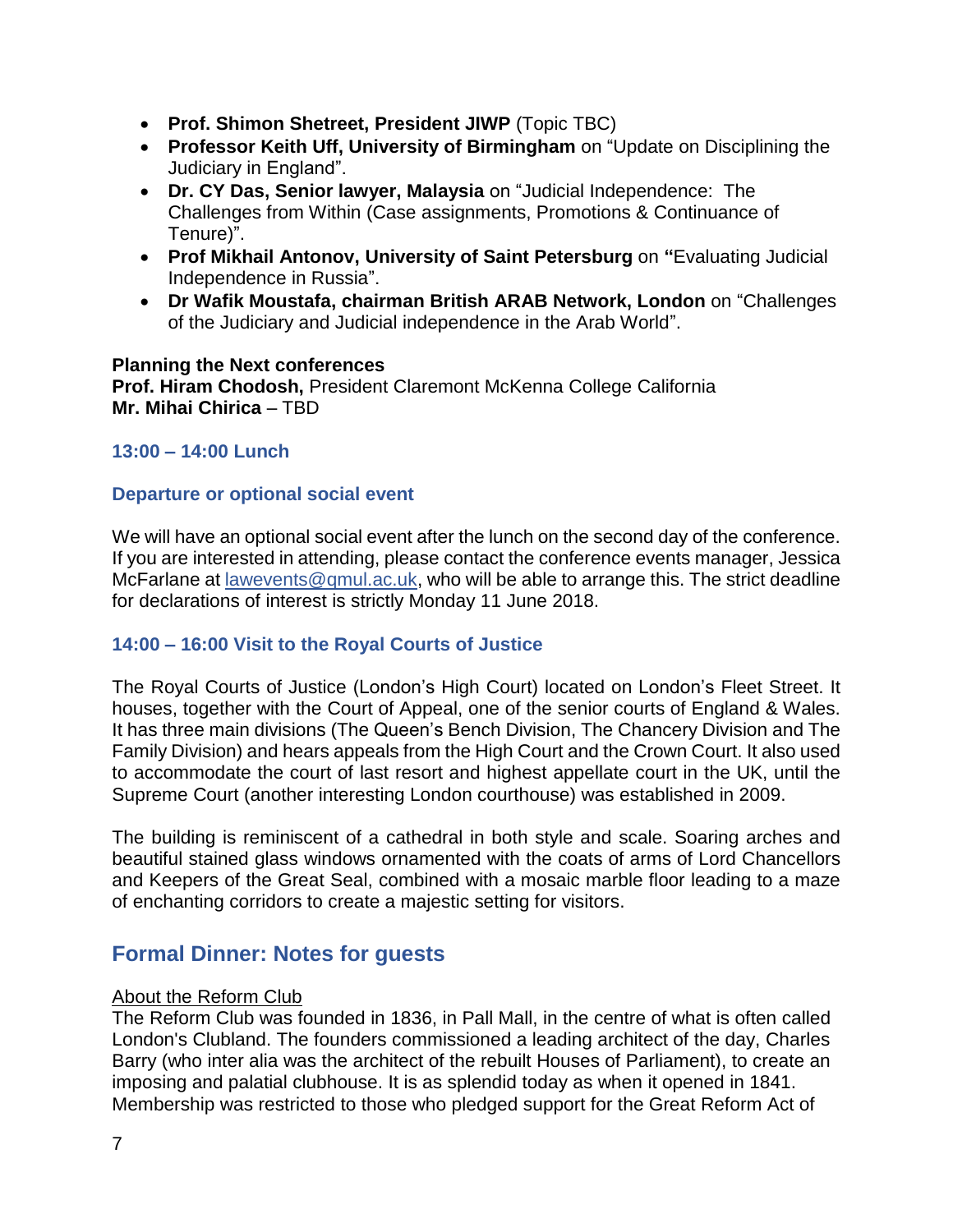1832, and the many MPs and Whig peers among the early members developed the Club as the political headquarters of the Liberal Party. The Reform Club is no longer associated with any particular political party, and now serves a purely social function. Today's Reformers are men and women drawn from many backgrounds and a wide field of professional life. Former members included British Prime Ministers such as Winston Churchill, Herbert Asquith, and Lord Palmerston. Writers included H.G Wells, Henry James and others. The club will always be associated with Jules Verne's *Around the World in Eighty Days*.

### Dress Requirements

Gentlemen are required to wear a jacket and shirt with full collar. Ties are encouraged but not required. Ladies are required to dress with similar formality. Jackets may be removed at any time in the summer months of June, July and August. Recognised national and religious dress and service dress uniform may be worn at any time.

The following are unacceptable, and door staff will refuse admittance if you wear:

- Denim
- Track suits, leisure wear, shorts, leggings, jodhpur-style trousers and other similar attire
- T shirts, sweat shirts, bodice/cropped tops and similar items.
- Training shoes, hiking boots, deck shoes, plimsolls, flip-flop sandals and similar sports style footwear.